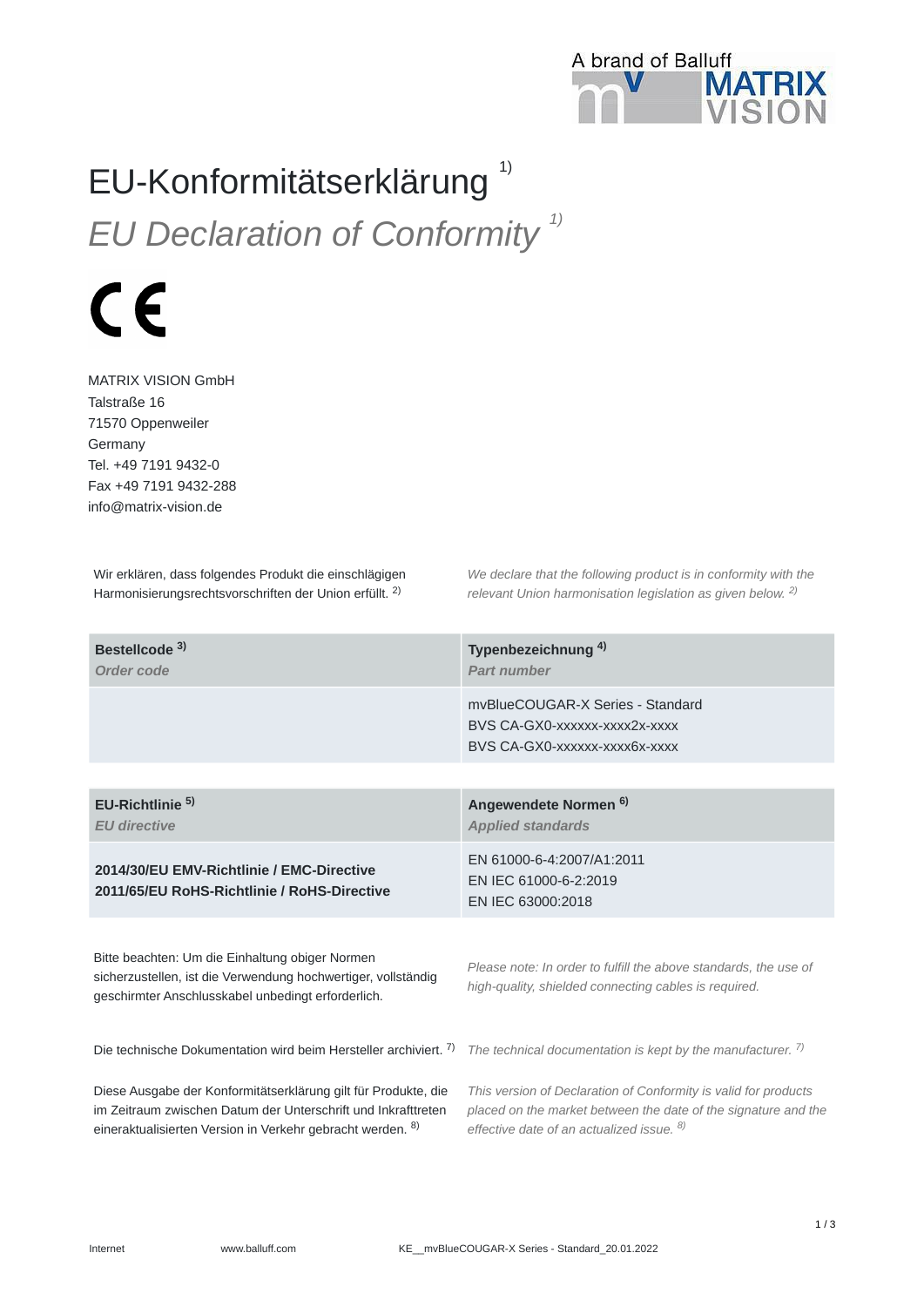

Neuhausen 20.01.2022

 $i. V$  $\iota$ 

i. V. Uwe Hagmaier Vice President R&D MATRIX VISION GmbH